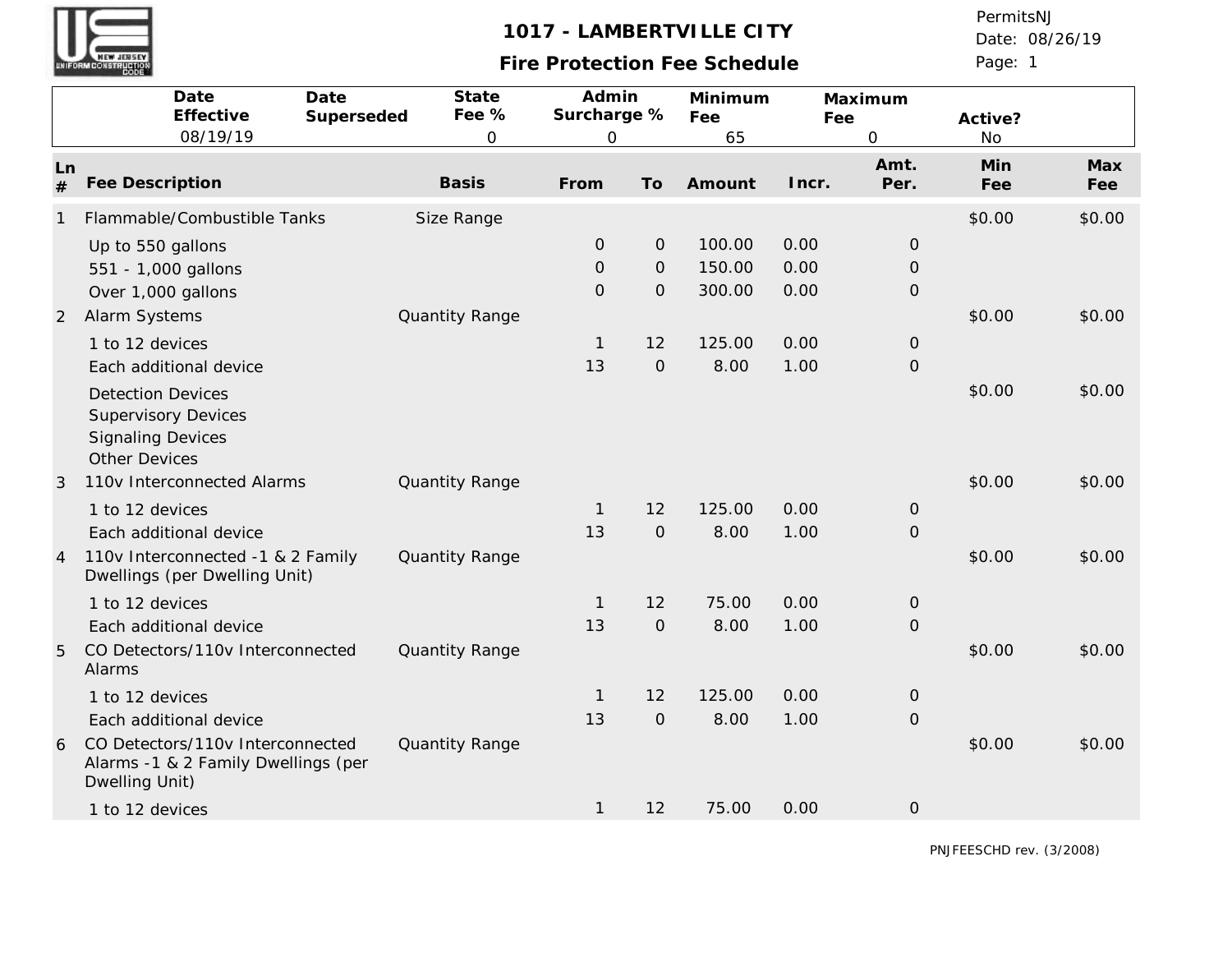

# **Fire Protection Fee Schedule**

Page: 2 Date: 08/26/19 PermitsNJ

|         | Date<br>Effective<br>08/19/19                   | Date<br>Superseded | State<br>Fee % | Admin<br>Surcharge % |                     | Minimum<br>Fee | Fee   | Maximum             | Active?    |            |
|---------|-------------------------------------------------|--------------------|----------------|----------------------|---------------------|----------------|-------|---------------------|------------|------------|
| Ln<br># | <b>Fee Description</b>                          |                    | <b>Basis</b>   | From                 | To                  | Amount         | Incr. | Amt.<br>Per.        | Min<br>Fee | Max<br>Fee |
|         | Each additional device                          |                    |                | 13                   | $\mathcal{O}$       | 8.00           | 1.00  | $\mathbf 0$         |            |            |
| 7       | <b>Suppression Systems:</b>                     |                    | Size Range     |                      |                     |                |       |                     | \$0.00     | \$0.00     |
|         | Fire Pump                                       |                    |                | $\mathbf{O}$         | $\mathsf{O}\xspace$ | 300.00         | 0.00  | $\mathsf{O}\xspace$ |            |            |
|         | <b>GPM Type</b>                                 |                    |                | $\mathbf{O}$         | $\mathbf 0$         | 0.00           | 0.00  | $\mathsf{O}\xspace$ |            |            |
| 8       | No. of Sprinkler Heads                          |                    | Quantity Range |                      |                     |                |       |                     | \$0.00     | \$0.00     |
|         | Up to 12 Heads                                  |                    |                | $\mathbf{1}$         | 12                  | 125.00         | 0.00  | $\mathsf{O}\xspace$ |            |            |
|         | 13 to 40 Heads                                  |                    |                | 13                   | 40                  | 75.00          | 0.00  | $\mathsf O$         |            |            |
|         | 41 to 100 Heads                                 |                    |                | 41                   | 100                 | 150.00         | 0.00  | $\mathsf{O}\xspace$ |            |            |
|         | Over 100 Heads                                  |                    |                | 101                  | $\Omega$            | 2.00           | 1.00  | $\mathsf{O}\xspace$ |            |            |
| 9       | No. of Dry Pipe/Alarm Valves                    |                    | Quantity Range |                      |                     |                |       |                     | \$0.00     | \$0.00     |
|         | 1 to 12 devices                                 |                    |                | $\mathbf{1}$         | 12                  | 125.00         | 0.00  | $\mathsf{O}\xspace$ |            |            |
|         | Each addition device                            |                    |                | 13                   | $\mathbf 0$         | 8.00           | 1.00  | $\mathsf O$         |            |            |
|         | 10 No. of Pre-action Valves                     |                    | Quantity Range |                      |                     |                |       |                     | \$0.00     | \$0.00     |
|         | 1 to 12 devices                                 |                    |                | $\mathbf{1}$         | 12                  | 125.00         | 0.00  | O                   |            |            |
|         | Each additional device                          |                    |                | 13                   | $\mathbf{O}$        | 8.00           | 1.00  | $\mathsf{O}\xspace$ |            |            |
|         | 11 No. of Standpipes                            |                    | Per Item       | $\mathcal{O}$        | $\mathbf{O}$        | 325.00         | 0.00  | $\mathcal{O}$       | \$0.00     | \$0.00     |
|         | 12 Pre-engineered Systems: Wet<br>Chemical      |                    | Per Item       | $\overline{O}$       | $\overline{O}$      | 225.00         | 0.00  | $\mathsf O$         | \$0.00     | \$0.00     |
|         | 13 Pre-engineered Systems: Dry<br>Chemical      |                    | Per Item       | $\mathsf O$          | $\overline{O}$      | 225.00         | 0.00  | $\mathsf O$         | \$0.00     | \$0.00     |
|         | 14 Pre-engineered Systems: CO2<br>Suppression   |                    | Per Item       | $\mathcal{O}$        | $\overline{O}$      | 225.00         | 0.00  | $\mathsf{O}\xspace$ | \$0.00     | \$0.00     |
|         | 15 Pre-engineered Systems: Foam<br>Suppression  |                    | Per Item       | $\overline{O}$       | $\mathcal{O}$       | 225.00         | 0.00  | $\mathsf{O}\xspace$ | \$0.00     | \$0.00     |
|         | 16 Pre-engineered Systems: FM200<br>Suppression |                    | Per Item       | $\mathbf{O}$         | $\mathsf{O}\xspace$ | 225.00         | 0.00  | $\mathsf{O}\xspace$ | \$0.00     | \$0.00     |
|         | 17 Pre-engineered Systems: Other                |                    | Per Item       | $\mathsf O$          | $\mathsf O$         | 225.00         | 0.00  | $\mathsf O$         | \$0.00     | \$0.00     |

PNJFEESCHD rev. (3/2008)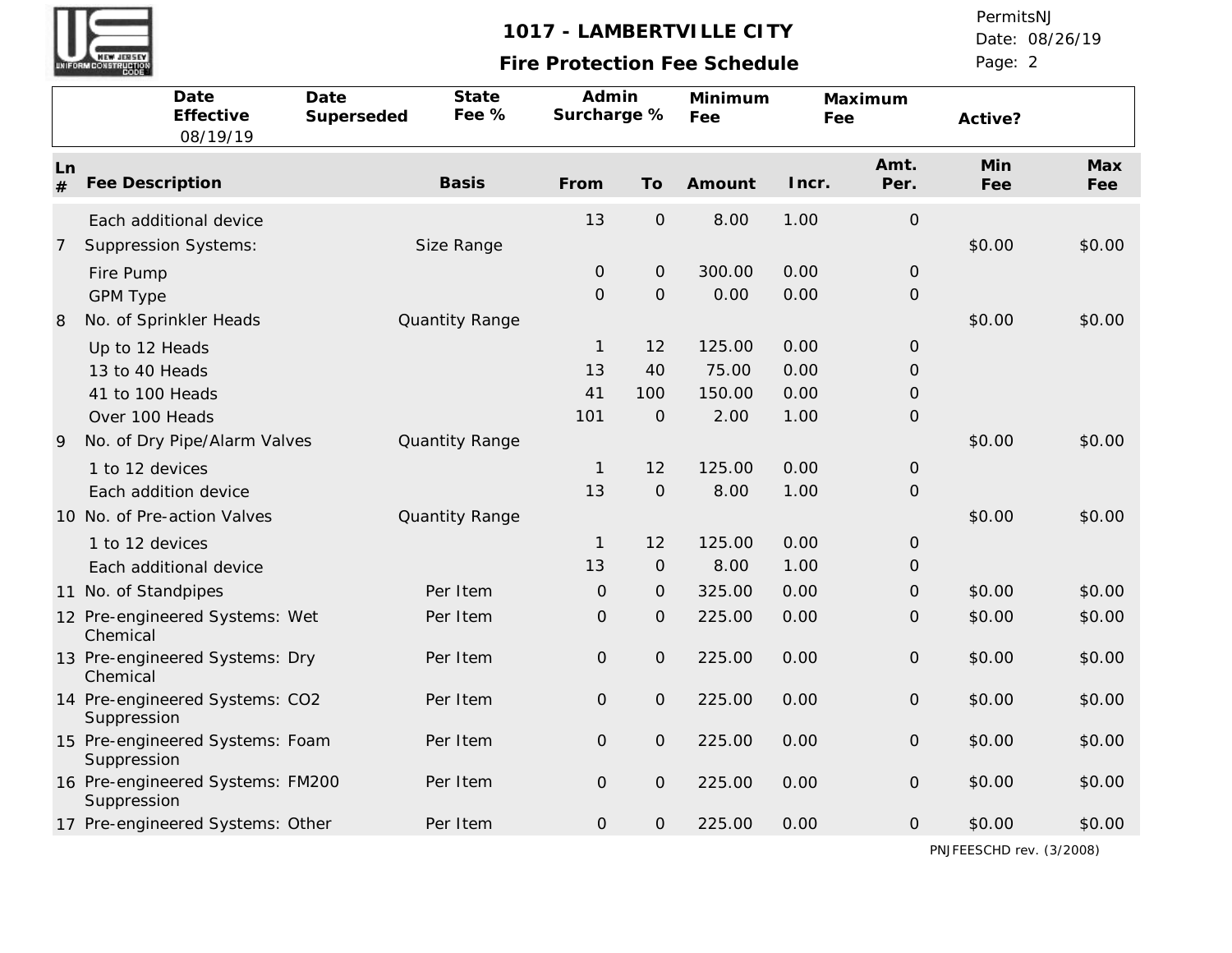

# **Fire Protection Fee Schedule**

Page: 3 Date: 08/26/19 PermitsNJ

| Date<br>Date<br>Effective<br>Superseded<br>08/19/19  | State<br>Fee % | Admin<br>Surcharge % |                | Minimum<br>Fee | Fee   | Maximum             | Active?    |            |
|------------------------------------------------------|----------------|----------------------|----------------|----------------|-------|---------------------|------------|------------|
| Ln<br>Fee Description<br>#                           | <b>Basis</b>   | From                 | To             | Amount         | Incr. | Amt.<br>Per.        | Min<br>Fee | Max<br>Fee |
| 18 Kitchen Hood Exhaust                              | Per Item       | $\mathcal{O}$        | $\mathbf{O}$   | 225.00         | 0.00  | $\mathsf O$         | \$0.00     | \$0.00     |
| 19 Smoke Control System                              | Per Item       | $\Omega$             | $\mathbf{O}$   | 0.00           | 0.00  | O                   | \$0.00     | \$0.00     |
| 20 Gas-fired Appliances                              | Per Item       | $\Omega$             | $\mathbf{O}$   | 75.00          | 0.00  | O                   | \$0.00     | \$0.00     |
| <b>Oil-fired Appliances</b><br>21                    | Per Item       | $\mathcal{O}$        | $\overline{O}$ | 75.00          | 0.00  | $\mathcal{O}$       | \$0.00     | \$0.00     |
| 22 Fireplace Venting                                 | Per Item       | $\overline{O}$       | $\mathbf{O}$   | 0.00           | 0.00  | O                   | \$0.00     | \$0.00     |
| 23 Incinerator                                       | Per Item       | $\mathsf{O}\xspace$  | $\mathbf{O}$   | 425.00         | 0.00  | $\mathsf{O}\xspace$ | \$0.00     | \$0.00     |
| 24 Crematorium                                       | Per Item       | $\mathsf{O}\xspace$  | $\mathbf{O}$   | 425.00         | 0.00  | 0                   | \$0.00     | \$0.00     |
| 25 Other                                             | Per Item       | $\mathsf{O}\xspace$  | $\overline{O}$ | 65.00          | 0.00  | $\mathsf{O}\xspace$ | \$0.00     | \$0.00     |
| Spray Booth Exhaust System<br>26                     | Per Item       | $\mathbf{O}$         | $\mathbf{O}$   | 325.00         | 0.00  | O                   | \$0.00     | \$0.00     |
| 27 Wood / Coal Burning Stove                         | Per Item       | $\mathbf{O}$         | $\mathbf{O}$   | 75.00          | 0.00  | O                   | \$0.00     | \$0.00     |
| 28 Fireplace Insert, Pre-Fab or Masonry<br>Fireplace | Per Item       | $\mathsf O$          | $\mathbf{O}$   | 75.00          | 0.00  | $\mathsf O$         | \$0.00     | \$0.00     |
| 29 Fire Pumps                                        | Per Item       | $\mathcal{O}$        | $\mathbf{O}$   | 425.00         | 0.00  | $\mathsf{O}\xspace$ | \$0.00     | \$0.00     |
| 30 Unit Heaters                                      | Per Item       | $\Omega$             | $\mathbf{O}$   | 75.00          | 0.00  | O                   | \$0.00     | \$0.00     |
| <b>Chimney Relining</b><br>31                        | Per Item       | $\mathsf{O}\xspace$  | $\overline{O}$ | 75.00          | 0.00  | $\mathsf{O}\xspace$ | \$0.00     | \$0.00     |
| 32 Fire Sprinkler Water Storage Tank                 | Per Item       | $\mathsf{O}\xspace$  | $\mathbf{O}$   | 275.00         | 0.00  | O                   | \$0.00     | \$0.00     |
| 33 Fire Alarm Systems for R-3, R-4 or R-<br>5        | Per Item       | $\mathsf{O}\xspace$  | $\mathbf{O}$   | 95.00          | 0.00  | $\mathsf{O}\xspace$ | \$0.00     | \$0.00     |
| 34 Sprinkler Alarm Valve                             | Quantity Range |                      |                |                |       |                     | \$0.00     | \$0.00     |
| 1 to 12 devices                                      |                | $\mathbf{1}$         | 12             | 125.00         | 0.00  | $\mathsf{O}\xspace$ |            |            |
| Each additional device                               |                | 13                   | $\mathbf{O}$   | 8.00           | 1.00  | 0                   |            |            |
| 35 Manual Fire Alarms                                | Quantity Range |                      |                |                |       |                     | \$0.00     | \$0.00     |
| 1 to 12 devices                                      |                | $\mathbf{1}$         | 12             | 125.00         | 0.00  | O                   |            |            |
| Each additional device                               |                | 13                   | $\mathbf{O}$   | 8.00           | 1.00  | $\mathsf O$         |            |            |
| 36 Underground Storage Tank                          | Flat Fee Range |                      |                |                |       |                     | \$0.00     | \$0.00     |

PNJFEESCHD rev. (3/2008)